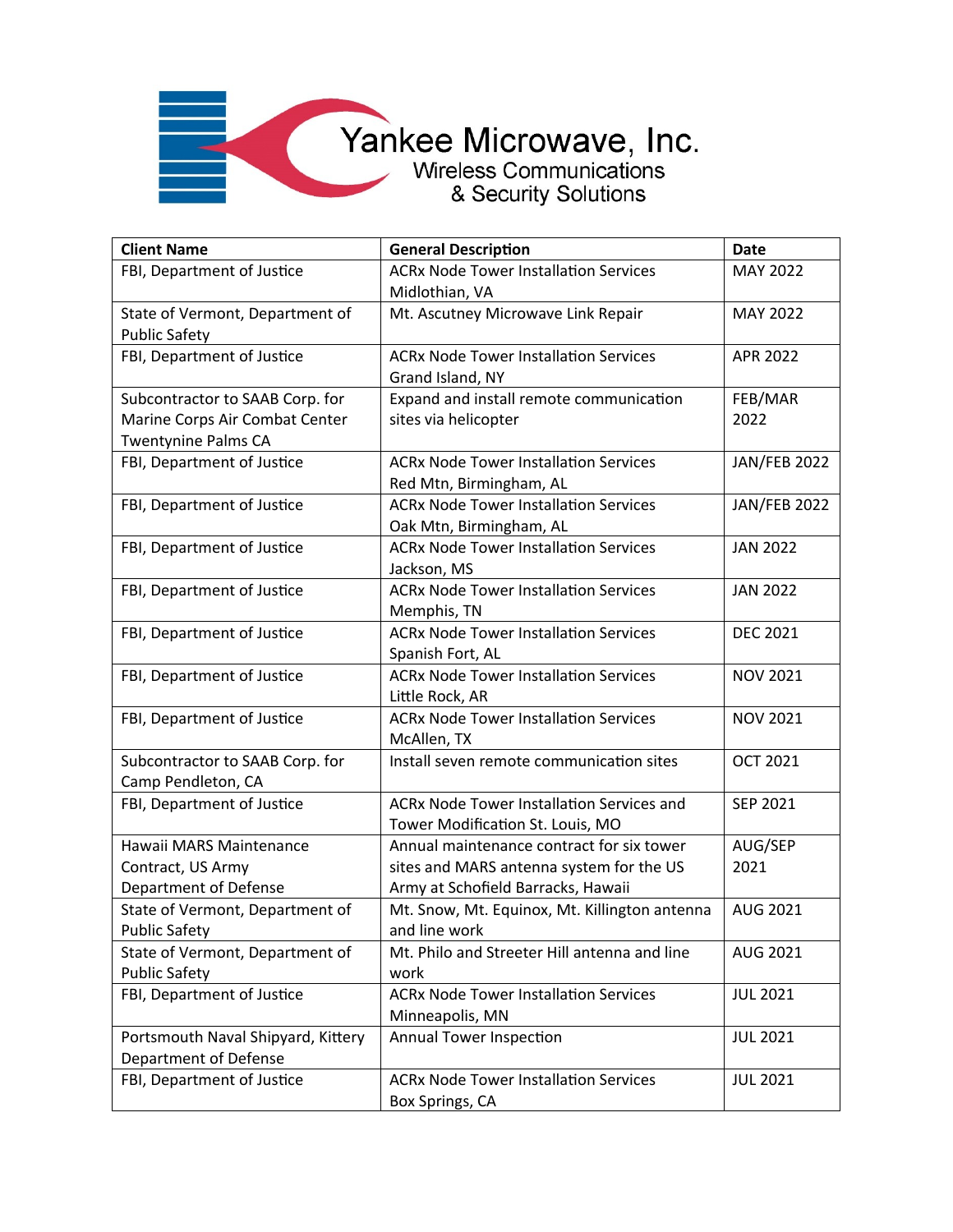#### Yankee Microwave, Inc.<br>Wireless Communications

| Subcontractor to SAAB Corp. for<br>Marine Corps Air Combat Center | Install eighteen remote communication sites<br>via helicopter      | MAY/JUN<br>2021   |
|-------------------------------------------------------------------|--------------------------------------------------------------------|-------------------|
| <b>Twentynine Palms CA</b>                                        |                                                                    |                   |
| FBI, Department of Justice                                        | <b>ACRx Node Tower Installation Services</b>                       | APR/MAY           |
|                                                                   | Oklahoma City, OK (KKNG)                                           | 2021              |
| FBI, Department of Justice                                        | <b>ACRx Node Tower Installation Services</b>                       | APR/May           |
|                                                                   | Oklahoma City, OK (OKC)                                            | 2021              |
| Subcontractor to SAAB Corp. for                                   | Decommission thirty remote communication                           | <b>DEC 2020</b>   |
| Marine Corps Air Combat Center                                    | sites via helicopter                                               | <b>JAN 2021</b>   |
| <b>Twentynine Palms CA</b>                                        |                                                                    |                   |
| <b>Company Training Week</b>                                      | <b>Competent Climber and Rescue Renewal</b>                        | <b>DEC 2020</b>   |
| <b>Word Radio</b>                                                 | Install six bay antenna                                            | NOV/DEC<br>2020   |
| FBI, Department of Justice                                        | <b>ACRx Node Tower Rooftop Installation</b><br>Services Buffalo NY | <b>NOV 2020</b>   |
| Hawaii MARS Maintenance                                           | Annual maintenance contract for six tower                          | AUG/SEP           |
| Contract, US Army                                                 | sites and MARS antenna system for the US                           | 2020              |
| Department of Defense                                             | Army at Schofield Barracks, Hawaii                                 |                   |
| State of Vermont, Department of                                   | Mt. Snow Heated Microwave Radome                                   | <b>AUG 2020</b>   |
| <b>Public Safety</b>                                              | Replacement                                                        |                   |
| State of Vermont, Department of                                   | Brownington Ground Ring and Lightning                              | AUG 2020          |
| <b>Public Safety</b>                                              | Protection                                                         |                   |
| FBI, Department of Justice                                        | ACRx Node Tower and Rooftop Installation<br><b>Services</b>        | <b>IDIQ Award</b> |
| State of Vermont, Department of<br><b>Public Safety</b>           | Mt. Snow Antenna Relocation and Lightning<br>Protection            | <b>JUL 2020</b>   |
| State of Vermont, Department of                                   | Tower Inspections and Maintenance                                  | <b>JUL 2020</b>   |
| <b>Public Safety</b>                                              | Mt. Mansfield. Antenna Replacement                                 |                   |
| FBI, Department of Justice                                        | Antenna Systems and Microwave Link at<br>Charlotte, NC             | <b>JUL 2020</b>   |
| State of Vermont, Department of                                   | Install four work platforms and lightning                          | <b>JUN 2020</b>   |
| <b>Public Safety</b>                                              | rod/mast                                                           |                   |
| State of Vermont, Department of                                   | <b>Tower Inspections and Maintenance</b>                           | <b>JUN 2020</b>   |
| <b>Public Safety</b>                                              | Mt. Snow, Mt. Killington                                           |                   |
| State of Vermont, Department of                                   | Install/Upgrade Lightning Protection Systems                       | <b>JUN 2020</b>   |
| <b>Public Safety</b>                                              | at Eight Tower Sites                                               |                   |
| Subcontractor                                                     | <b>Tower Steel Reinforcement Moscow Maine</b>                      | <b>JUN 2020</b>   |
| Portsmouth Naval Shipyard, Kittery                                | Annual Tower Inspection                                            | <b>JUN 2020</b>   |
| Department of Defense                                             |                                                                    |                   |
| Picatinny Arsenal, US Army                                        | <b>LMR Tower Foundation Grouting</b>                               | <b>JUN 2020</b>   |
| <b>Department of Defense</b>                                      |                                                                    |                   |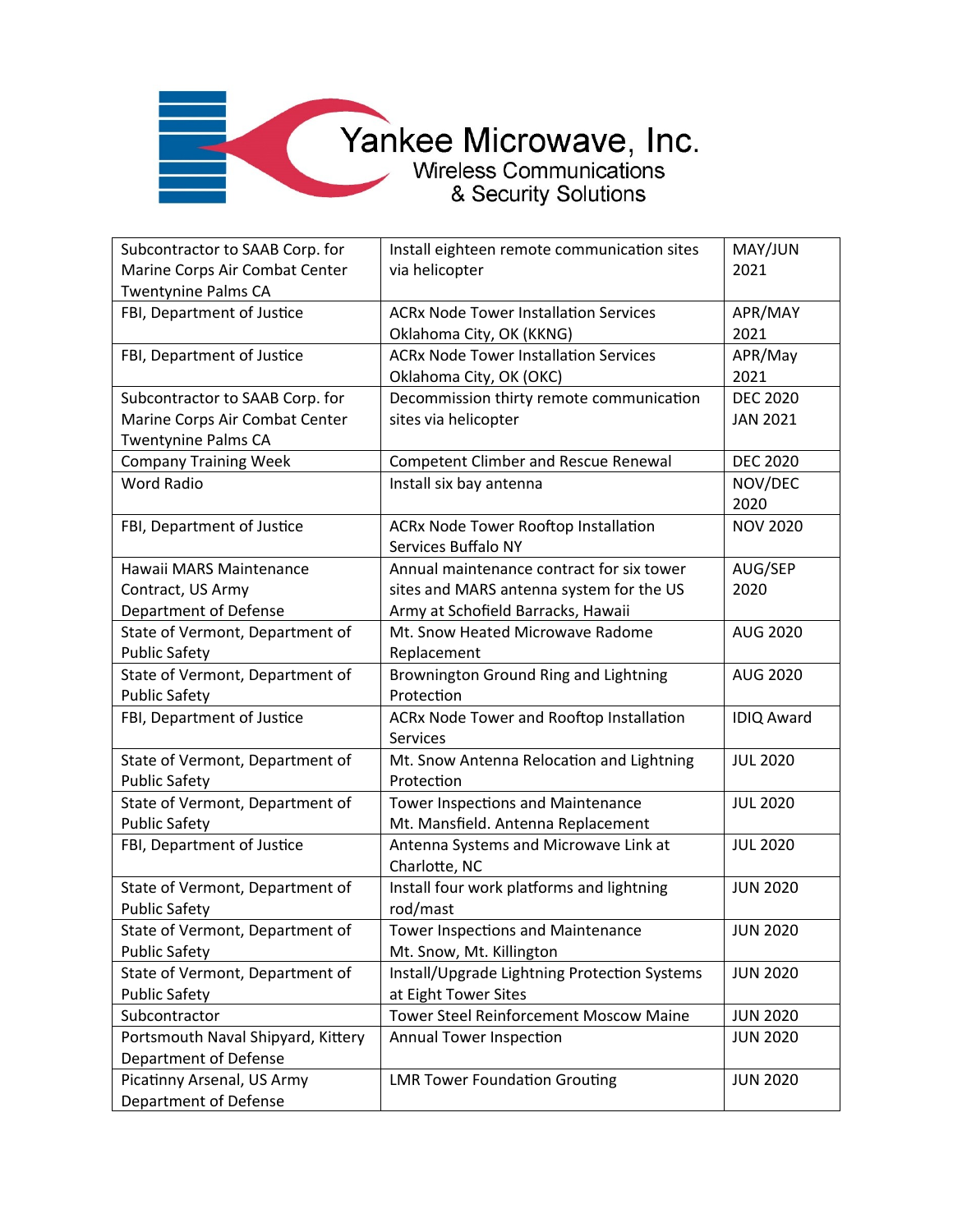**The Company of the Company** 

| State of Vermont, Department of       | Antenna and Line Installs at Mt. Ascutney and | APR/MAY             |
|---------------------------------------|-----------------------------------------------|---------------------|
| <b>Public Safety</b>                  | Mt. Equinox                                   | 2020                |
|                                       | Ground Ring / Exterior Grounding at Derby     |                     |
|                                       | Passive Microwave Link at Hackett Hill        |                     |
| State of Vermont, Department of       | Tower Inspections and Maintenance             | APR/MAY             |
| <b>Public Safety</b>                  | Bellevue Hill, Bradford, Brownington, Camp    | 2020                |
|                                       | Johnson, Derby, Millstone, New Haven, Philo,  |                     |
|                                       | Readsboro, Royalton, Rutland, St. Albans,     |                     |
|                                       | St. Johnsbury, Shaftsbury, Streeter Hill,     |                     |
|                                       | Westminster, Williston                        |                     |
| Town of Scarborough, ME               | Per General Contractor's schedule, complete   | FEB/MAR             |
|                                       | Install 21 Antenna Systems and Grounding on   | 2020                |
|                                       | Previous Contracted Supply/Build 180' Self    |                     |
|                                       | <b>Support Tower for Public Safety</b>        |                     |
| FBI, Department of Justice            | Antenna Systems and Microwave Link at         | <b>FEB 2020</b>     |
|                                       | Portland, OR                                  |                     |
| NAVAIR, US Navy, Department of        | Supply and install Antenna Systems. Perform   | <b>JAN/FEB 2020</b> |
| Defense                               | maintenance on Antenna Systems.               |                     |
|                                       | San Nicholas Island                           |                     |
| FBI, Department of Justice            | Antenna Systems and Microwave Link at         | <b>JAN 2020</b>     |
|                                       | Miami, FL                                     |                     |
| Hawaii MARS Station, US Army          | Supply and install Five Tower Grounding       | <b>DEC 2019</b>     |
| Department of Defense                 | Systems                                       |                     |
| NAVAIR, US Navy, Department of        | Supply and install Antenna Systems. Perform   | <b>NOV 2019</b>     |
| Defense                               | maintenance on Antenna Systems.               |                     |
|                                       | Laguna Peak and Santa Cruz Island             |                     |
| Schofield Barracks, US Army           | Security Access Control Upgrade               | <b>NOV 2019</b>     |
| Department of Defense                 |                                               |                     |
| Picatinny Arsenal, US Army            | Sub-contractor for LMR Tower Inspection and   | <b>OCT 2019</b>     |
| Department of Defense                 | <b>LED Light Upgrade</b>                      |                     |
| <b>Waterbury CT Police Department</b> | Microwave Link Install                        | <b>OCT 2019</b>     |
| ECC                                   | New communication site civil work             | <b>OCT 2019</b>     |
| Town of Scarborough, ME               | Supply/Build 180' Self Support Tower and 21   | <b>SEP/OCT 2019</b> |
|                                       | Antenna Systems Install for Public Safety     |                     |
| ECC                                   | Communication site fence and meter repair.    | SEP 2019            |
|                                       | MA                                            |                     |
| FEMA, DHS                             | NVIS Antenna Upgrade and three pole support   | SEP 2019            |
|                                       | structures. Concord, New Hampshire            |                     |
| ECC                                   | Repair 30' of communication site fence and    | SEP 2019            |
|                                       | remove trees/shrubs.                          |                     |
|                                       | Sunday River, Maine                           |                     |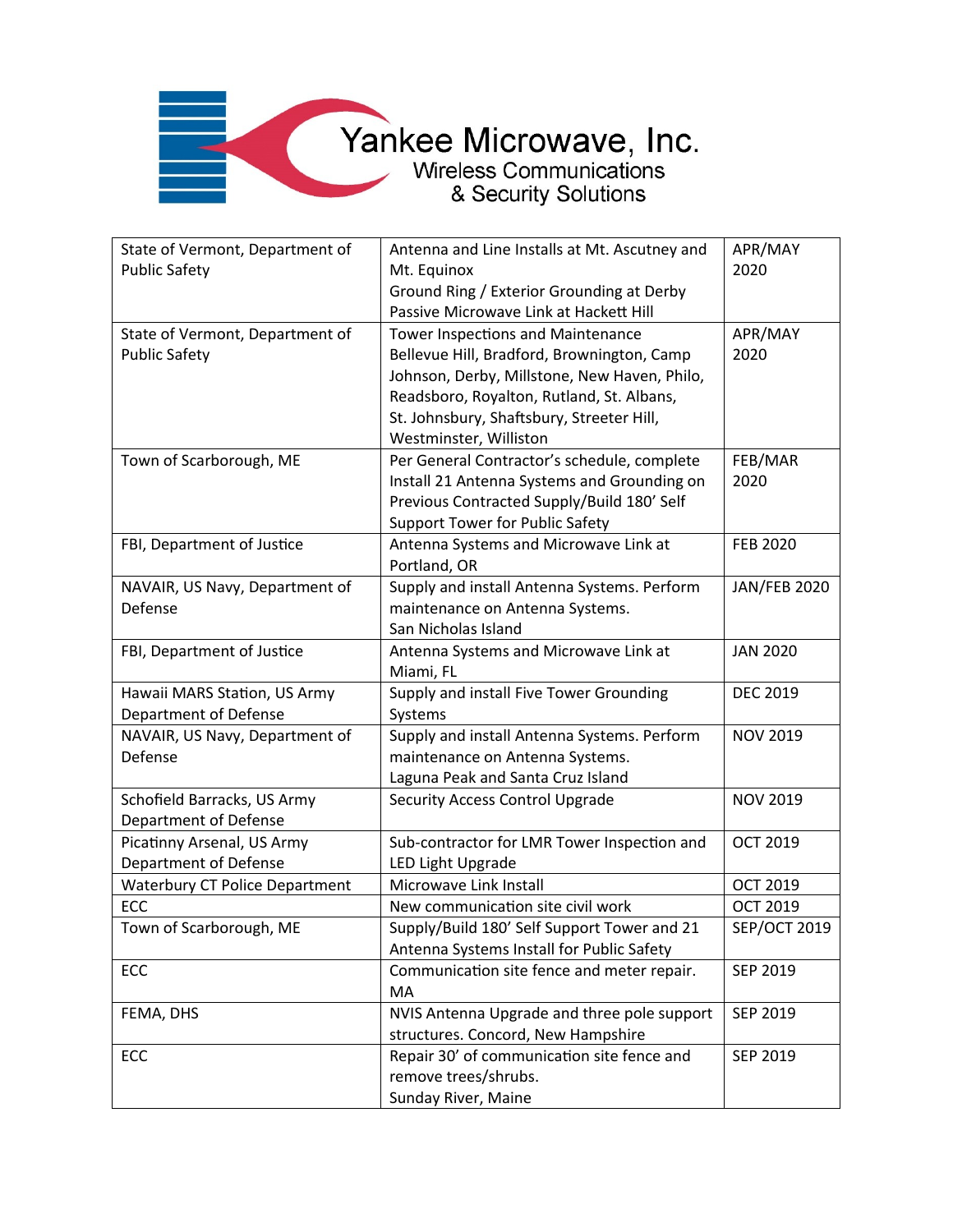

| ECC                                                                   | Install fence enclosures around tower anchors,<br>ground fence, lay fabric and stone.<br>Smryna, Maine                                         | AUG 2019            |
|-----------------------------------------------------------------------|------------------------------------------------------------------------------------------------------------------------------------------------|---------------------|
| Hawaii MARS Maintenance<br>Contract, US Army<br>Department of Defense | Annual maintenance contract for six tower<br>sites and MARS antenna system for the US<br>Army at Schofield Barracks, Hawaii                    | AUG 2019            |
| State of Vermont, Department of<br><b>Public Safety</b>               | Replace antennas, coax, and connectors<br>Bennington, Killington, Readsboro, Streeter<br>Hill, and Burke Mtn                                   | <b>JUL 2019</b>     |
| ECC                                                                   | Three guyed anchor blocks on 300' tower.<br>Prospect (Hegan Mtn), Maine                                                                        | <b>JUL 2019</b>     |
| <b>Customs Border Protection, DHS</b>                                 | Remove existing aluminum LP and replace<br>with copper and bi-metallic components.<br>Weslaco, TX                                              | <b>JUL 2019</b>     |
| ECC                                                                   | Communication site work, installing/repairing<br>fences, generator pad installs etc. Various sites<br>in Maine and New Hampshire.              | <b>JUN 2019</b>     |
| Portsmouth Naval Shipyard, Kittery<br>Department of Defense           | <b>Annual Tower Inspection</b>                                                                                                                 | <b>JUN 2019</b>     |
| State of Vermont, Department of<br><b>Public Safety</b>               | Antenna Systems replacement and testing.<br>Interior and exterior grounding upgrades.<br>Mansfield, St. Albans, Philo, New Haven,<br>Millstone | <b>JUN 2019</b>     |
| ECC                                                                   | Communication site work, installing/repairing<br>fences, generator pad installs etc. Various sites<br>in Maine                                 | MAY 2019            |
| <b>Customs Border Protection, DHS</b>                                 | Sub-Contractor to Install 140' Self Support<br>Tower at Weslaco, TX                                                                            | MAY 2019            |
| ECC                                                                   | Communication site work, installing/repairing<br>fences, generator pad installs etc. Various sites<br>in New Hampshire and Rhode Island.       | APR 2019            |
| Maine Army National Guard,<br>Department of Defense                   | Troubleshoot RF Lines Bangor Army Air Station                                                                                                  | APR 2019            |
| <b>Crew Training Month</b>                                            | Recertification of Climber Safety and R56<br>Installer                                                                                         | MAR 2019            |
| Maine Army National Guard,<br>Department of Defense                   | Remove and Replace Damaged NVIS B&W<br>Antenna Brunswick, ME                                                                                   | FEB 2019            |
| Maine Army National Guard,<br>Department of Defense                   | Statewide Cross Band Radios and UHF/VHF<br>Antennas Expansion & Install Two NVIS B&W<br>Antennas Camp Chamberlain, ME                          | <b>JAN/FEB 2019</b> |
| Maine Army National Guard,                                            | Statewide Cross Band Radios and UHF/VHF                                                                                                        | <b>DEC 2018</b>     |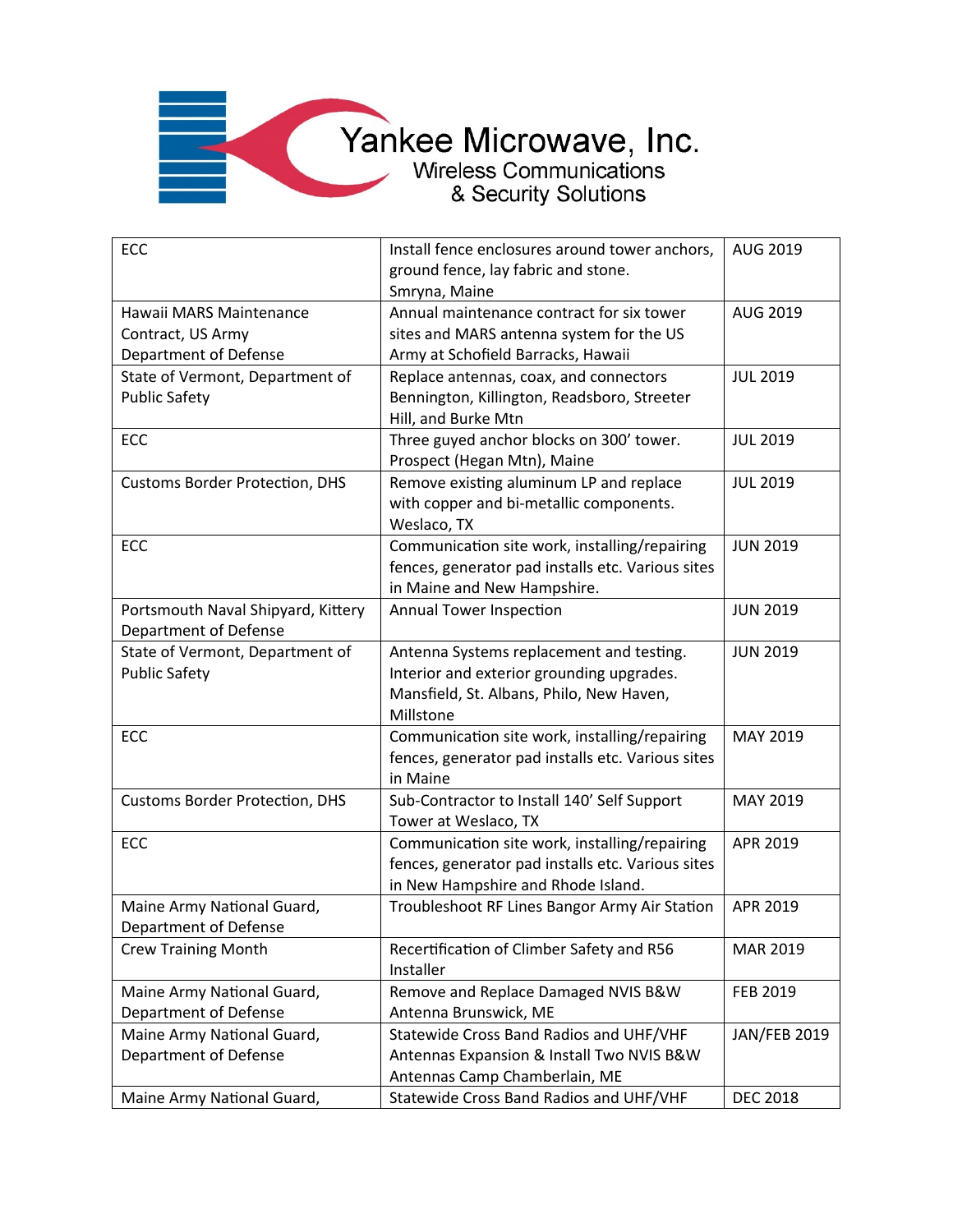| Department of Defense                 | Antennas Expansion Passadumkeag, ME              |                     |
|---------------------------------------|--------------------------------------------------|---------------------|
| Maine Army National Guard,            | <b>Statewide Cross Band Radios and Antennas</b>  | <b>DEC 2018</b>     |
| Department of Defense                 | Expansion Musquash, ME                           |                     |
| FBI, Department of Justice            | Antenna Systems and Microwave Link at            | <b>NOV 2018</b>     |
|                                       | Albuquerque, NM                                  |                     |
| FBI, Department of Justice            | Antenna Systems and Microwave Link at Salt       | <b>OCT 2018</b>     |
|                                       | Lake City, UT                                    |                     |
| State of Vermont, Department of       | Guy Wire Replacement and Tower Painting at       | <b>SEP 2018</b>     |
| <b>Public Safety</b>                  | Bellevue, VT                                     |                     |
| Hawaii MARS Maintenance               | Annual maintenance contract for six tower        | AUG 2018            |
| Contract, US Army                     | sites and MARS antenna system for the US         |                     |
| Department of Defense                 | Army at Schofield Barracks, Hawaii               |                     |
| FBI, Department of Justice            | Antenna Systems and Microwave Link at Palos      | <b>AUG 2018</b>     |
|                                       | Verdes, CA                                       |                     |
| FBI, Department of Justice            | Antenna Systems and Microwave Link at            | <b>JUL 2018</b>     |
|                                       | Santiago Peak, CA                                |                     |
| State of Vermont, Department of       | <b>Communications Shelter Interior Grounding</b> | <b>JUL 2018</b>     |
| <b>Public Safety</b>                  | Upgrade at Mt. Mansfield, VT                     |                     |
| State of Vermont, Department of       | Replace Ice Damaged Microwave Antenna            | <b>JUN 2018</b>     |
| <b>Public Safety</b>                  | Mounts and Ice Shields at Mt. Mansfield, VT      |                     |
| MICC Ft. Drum, US Army                | Five Tower Inspections and Maintenance           | <b>JUN 2018</b>     |
| Department of Defense                 | Recommendations                                  |                     |
| NAVAIR, US Navy, Department of        | Replace/Upgrade Four Antenna Systems and         | MAY 2018            |
| Defense                               | Laguna Peak at Pt. Mugu, CA                      |                     |
| Portsmouth Naval Shipyard, Kittery    | Annual Tower Inspection                          | MAY 2018            |
| Department of Defense                 |                                                  |                     |
| <b>Customs Border Protection, DHS</b> | Sub-Contractor to install 140' Self Support      | APR 2018            |
|                                       | Tower at McAllen, TX                             |                     |
| Maine Army National Guard,            | Statewide Cross Band Radios and UHF/VHF          | JAN/FEB/MAR         |
| Department of Defense                 | Antennas South Portland, Brunswick, &            | 2018                |
|                                       | Augusta, ME                                      |                     |
| NAVAIR, US Navy, Department of        | Antenna Install and Tower Maintenance on         | <b>JAN/FEB 2018</b> |
| Defense                               | Laguna Peak at Pt. Mugu, CA                      |                     |
| NAVAIR, US Navy, Department of        | Antenna/Line Repairs San Nicholas Island and     | <b>DEC 2017</b>     |
| Defense                               | Microwave Dish Removals Pt. Mugu, CA             |                     |
| Maine Army National Guard,            | Statewide Cross Band Radios and UHF/VHF          | NOV/DEC             |
| Department of Defense                 | Antennas                                         | 2017                |
| State of Vermont, Department of       | Install new Safety Climb and Tower Structural    | <b>OCT 2017</b>     |
| <b>Public Safety</b>                  | Analysis Mt. Mansfield, VT                       |                     |
| State of Vermont, Department of       | Install new guy wires and anchors at Pierson     | <b>SEP/OCT 2017</b> |
| <b>Public Safety</b>                  | Hill, VT                                         |                     |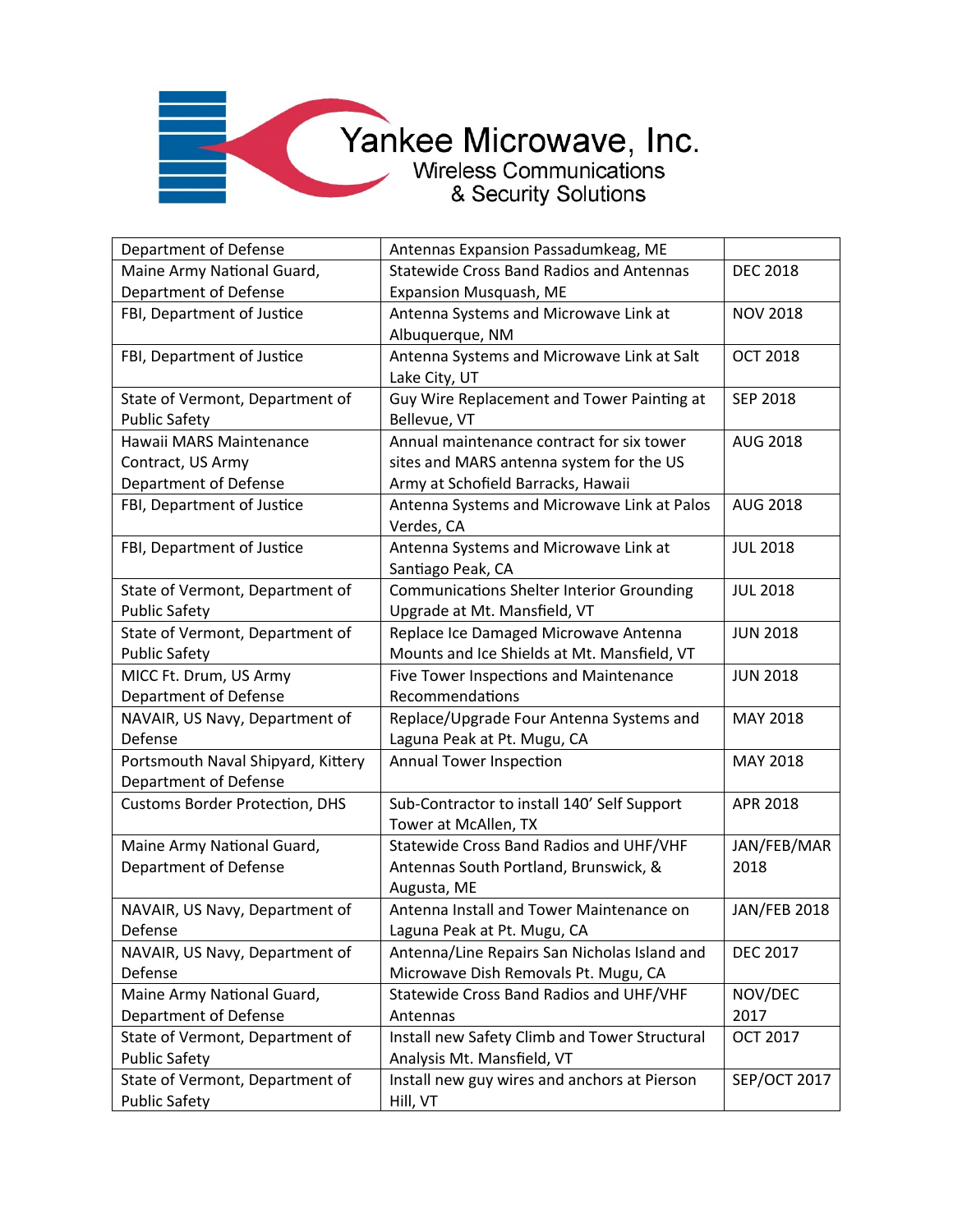| State of Vermont, Department of    | Install new safety ladder and safety climb on  | SEP 2017        |
|------------------------------------|------------------------------------------------|-----------------|
| <b>Public Safety</b>               | 90' self-support tower at Mt. Snow, VT         |                 |
| Town of Bristol, NH                | Remove existing communication site and         | JUN/JUL/AUG     |
|                                    | install new 80' self-support tower with 7      | 2017            |
|                                    | antennas and new communications shelter        |                 |
| Wheeler AAF, US Army               | Install approximately 53' of cable bridge, two | AUG 2017        |
| Department of Defense              | antennas and two runs of LMR 400 through       |                 |
|                                    | building to communications desk                |                 |
| Hawaii MARS Maintenance            | Quarterly maintenance contract for five tower  | AUG 2017        |
| Contract                           | sites and MARS antenna system for the US       |                 |
| Department of Defense              | Army at Schofield Barracks, Hawaii             |                 |
| Portsmouth Naval Shipyard, Kittery | Annual Tower Inspection                        | MAY 2017        |
| Department of Defense              |                                                |                 |
| Hawaii MARS Maintenance            | Quarterly maintenance contract for five tower  | MAY 2017        |
| Contract                           | sites and MARS antenna system for the US       |                 |
| Department of Defense              | Army at Schofield Barracks, Hawaii             |                 |
| State of Vermont, Department of    | Ice Bridge and Safety Climb at Philo, VT       | MAY 2017        |
| <b>Public Safety</b>               | Safety Climb at Pierson Hill, VT               |                 |
|                                    | Safety Climb at Streeter Hill, VT              |                 |
|                                    | Lightning Protection and Grounding at          |                 |
|                                    | Brownington, VT                                |                 |
| NAVAIR, US Navy, Department of     | 58 Antenna/Line Repairs on Laguna Peak at Pt.  | APR/MAY         |
| Defense                            | Mugu, CA                                       | 2017            |
| State of Vermont, Department of    | Lightning Protection Install in St. Albans, VT | MAR 2017        |
| <b>Public Safety</b>               | Antenna/Line Install on Moose Mountain, NH     |                 |
|                                    | Install Safety Climb at Terrace St, VT         |                 |
|                                    | Grounding at Williston Barracks, VT            |                 |
|                                    | Cable Management, Grounding and                |                 |
|                                    | Exothermic Welding at Pierson Hill, VT         |                 |
|                                    | Antenna/Line Install at Millstone Hill, VT     |                 |
| Hawaii MARS Maintenance            | Quarterly maintenance contract for five tower  | <b>JAN 2017</b> |
| Contract                           | sites and MARS antenna system for the US       |                 |
| Department of Defense              | Army at Schofield Barracks, Hawaii             |                 |
| GAM Electronics, a division of     | Product Line Expansion Project                 | <b>DEC 2016</b> |
| Yankee Microwave Inc               |                                                | <b>JAN 2017</b> |
|                                    |                                                | FEB 2017        |
|                                    |                                                | MAR 2017        |
| Hawaii MARS Maintenance            | Quarterly maintenance contract for five tower  | OCT/NOV         |
| Contract                           | sites and MARS antenna system for the US       | 2016            |
| Department of Defense              | Army at Schofield Barracks, Hawaii             |                 |
| State of Vermont, Department of    | Low band custom Omni antenna located atop      | OCT 2016        |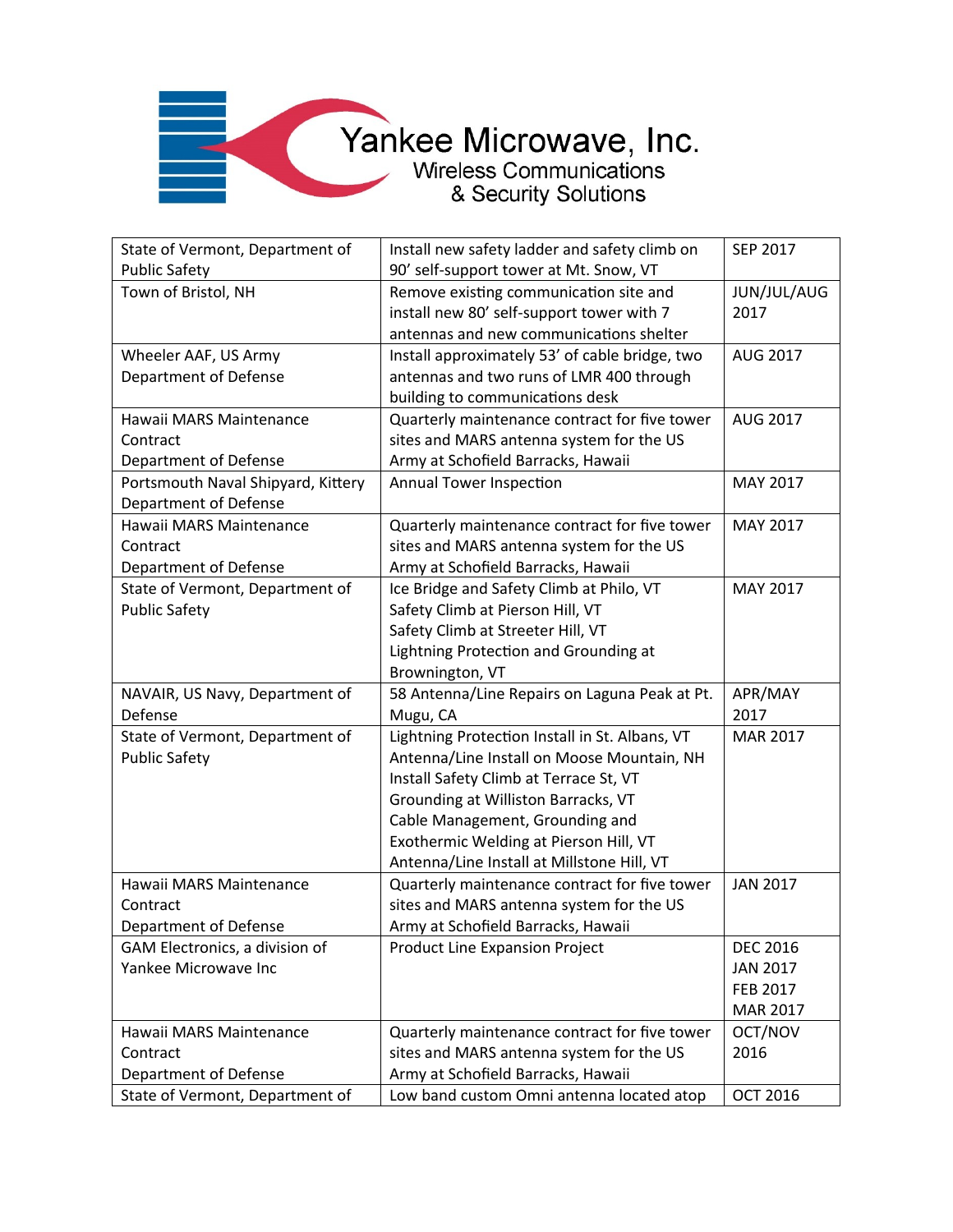| <b>Public Safety</b>                  | <b>Mount Mansfield</b>                        |                 |
|---------------------------------------|-----------------------------------------------|-----------------|
| Town of Bristol, NH                   | Build 80' Self-Support Tower Site             | SEP 2016        |
| <b>Emergency Services</b>             | Permit                                        |                 |
| Hawaii MARS Maintenance               | Quarterly maintenance contract for six tower  | AUG 2016        |
| Contract                              | sites and MARS antenna system for the US      |                 |
| Department of Defense                 | Army at Schofield Barracks, Hawaii            |                 |
| State of Vermont, Department of       | Annual 22 tower maintenance and inspection    | JUN/JUL/AUG     |
| <b>Public Safety</b>                  | contract                                      | 2016            |
| Portsmouth Naval Shipyard, Kittery    | Annual Tower Inspection                       | <b>JUN 2016</b> |
| Department of Defense                 |                                               |                 |
| Hawaii MARS Maintenance               | Quarterly maintenance contract for six tower  | MAY 2016        |
| Contract, US Army                     | sites and MARS antenna system for the US      |                 |
| Department of Defense                 | Army at Schofield Barracks, Hawaii (one add'l |                 |
|                                       | tower)                                        |                 |
| Maryland Transportation Authority     | Sub-Contractor to upgrade/expand microwave    | APR 2016        |
|                                       | links dish antennas, wave guides, and         | MAR 2016        |
|                                       | associated interior communications building   | <b>FEB 2016</b> |
|                                       | equipment                                     |                 |
| Office of Information & Technology    | Sugarloaf Mountain, Kingston, Maine           | <b>JAN 2016</b> |
| <b>Customs Border Protection, DHS</b> | Remove and replace ODU microwave radio        |                 |
| Office of Information & Technology    | Champlain, New York                           | <b>JAN 2016</b> |
| <b>Customs Border Protection, DHS</b> | Replace PTZ camera and mount                  |                 |
| NEC Ft. Drum                          | Replace broken lightning rod 80' tower        | <b>JAN 2016</b> |
| Department of Defense                 |                                               |                 |
| Hawaii MARS Maintenance               | Quarterly maintenance contract for five tower | <b>JAN 2016</b> |
| Contract, US Army                     | sites and MARS antenna system for the US      |                 |
| Department of Defense                 | Army at Schofield Barracks, Hawaii            |                 |
| Hawaii MARS Maintenance               | Quarterly maintenance contract for five tower | <b>NOV 2015</b> |
| Contract, US Army                     | sites and MARS antenna system for the US      |                 |
| Department of Defense                 | Army at Schofield Barracks, Hawaii            |                 |
| <b>FEMA</b>                           | Sub-Contractor to install 50' square HF       | <b>OCT 2015</b> |
|                                       | antenna on rooftop at National Guard base for |                 |
|                                       | FEMA in Nebraska                              |                 |
| Lockheed Martin                       | Sub-Contractor to erect two monopoles at      | SEP 2015        |
|                                       | Lockheed Radar Test Facility in New Jersey    |                 |
| <b>FEMA</b>                           | Sub-Contractor to install 50' square HF       | SEP 2015        |
|                                       | antenna on rooftop at National Guard base for |                 |
|                                       | FEMA in West Virginia                         |                 |
| <b>FEMA</b>                           | Sub-Contractor to install HF straight wire    | SEP 2015        |
|                                       | antenna for FEMA on capitol building rooftop  |                 |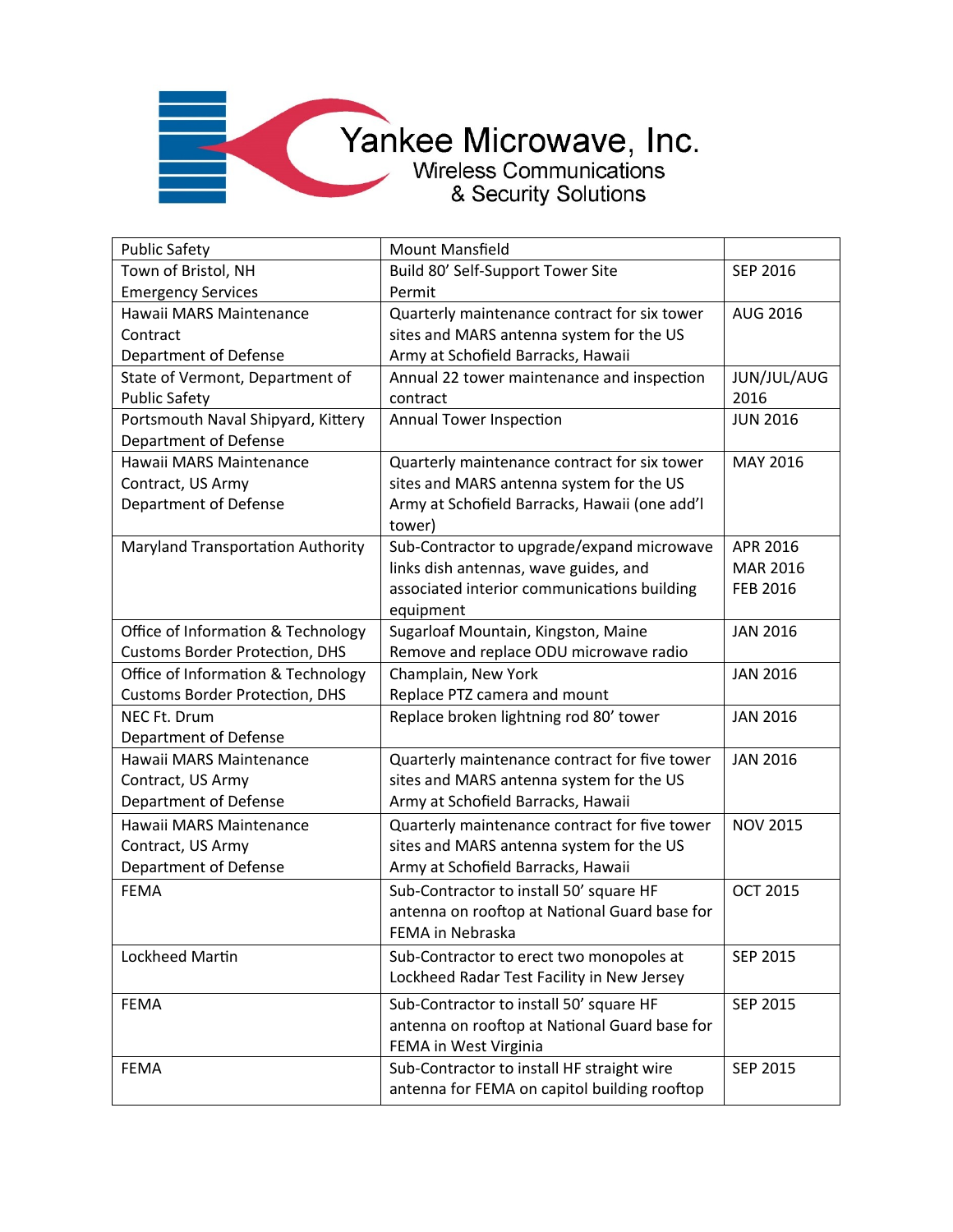|                                     | in Delaware                                          |                 |
|-------------------------------------|------------------------------------------------------|-----------------|
| Minnesota DOT                       | Replace lighting system with FAA approved            | AUG 2015        |
|                                     | LED side markers and flash beacons on five<br>towers | <b>JUL 2015</b> |
| Hawaii MARS Maintenance             | Quarterly maintenance contract for five tower        | <b>JUL 2015</b> |
| Contract, US Army                   | sites and MARS antenna system for the US             |                 |
| Department of Defense               | Army at Schofield Barracks, Hawaii                   |                 |
| Hawaii MARS Maintenance             | Replace guy wires and hardware on five self-         | <b>JUL 2015</b> |
| Contract, US Army                   | support towers                                       |                 |
| <b>Department of Defense</b>        |                                                      |                 |
| NEC West Point, US Army             | <b>Tower Inspection</b>                              | <b>JUL 2015</b> |
| Department of Defense               |                                                      |                 |
| MICC Ft. Drum, US Army              | Maintenance and LED light repair on control          | <b>JUN 2015</b> |
| <b>Department of Defense</b>        | towers at Range 48, Ft. Drum, New York               |                 |
| Portsmouth Naval Shipyard, Kittery  | Annual Tower Inspection                              | <b>JUN 2015</b> |
| Department of Defense               |                                                      |                 |
| Hawaii MARS Maintenance             | Quarterly maintenance contract for five tower        | MAY 2015        |
| Contract, US Army                   | sites and MARS antenna system for the US             |                 |
| Department of Defense               | Army at Schofield Barracks, Hawaii                   |                 |
| University of Texas                 | Replace ten AC units in five communication           | APR 2015        |
|                                     | shelters at various sites                            |                 |
| Pine Bluff Arsenal, Arkansas        | Replace lighting system with FAA approved            | APR 2015        |
| Department of Defense               | LED side markers and flash beacons on five           | MAR 2015        |
|                                     | towers                                               |                 |
| Hawaii MARS Maintenance             | Quarterly maintenance contract for five tower        | MAR 2015        |
| Contract, US Army                   | sites and MARS antenna system for the US             |                 |
| Department of Defense               | Army at Schofield Barracks, Hawaii                   |                 |
| Boone National Guard, Frankfort, KY | Install rooftop communications self-support          | FEB 2015        |
| <b>Department of Defense</b>        | tower and antenna systems including                  |                 |
|                                     | grounding                                            |                 |
| NEC Ft. Drum, US Army               | Replace antenna system and lightning                 | <b>JAN 2015</b> |
| Department of Defense               | protection on 80' tower                              |                 |
| Hawaii MARS Maintenance             | Quarterly maintenance contract for five tower        | <b>NOV 2014</b> |
| Contract, US Army                   | sites and MARS antenna system for the US             |                 |
| Department of Defense               | Army at Schofield Barracks, Hawaii                   |                 |
| MICC Ft. Drum, US Army              | Inspect five towers at Range 48, Ft. Drum,           | <b>NOV 2014</b> |
| Department of Defense               | New York                                             |                 |
| Picatinny Arsenal, New Jersey       | Sub-Contractor to inspect LMR tower and              | <b>OCT 2014</b> |
|                                     | repair beacon light                                  |                 |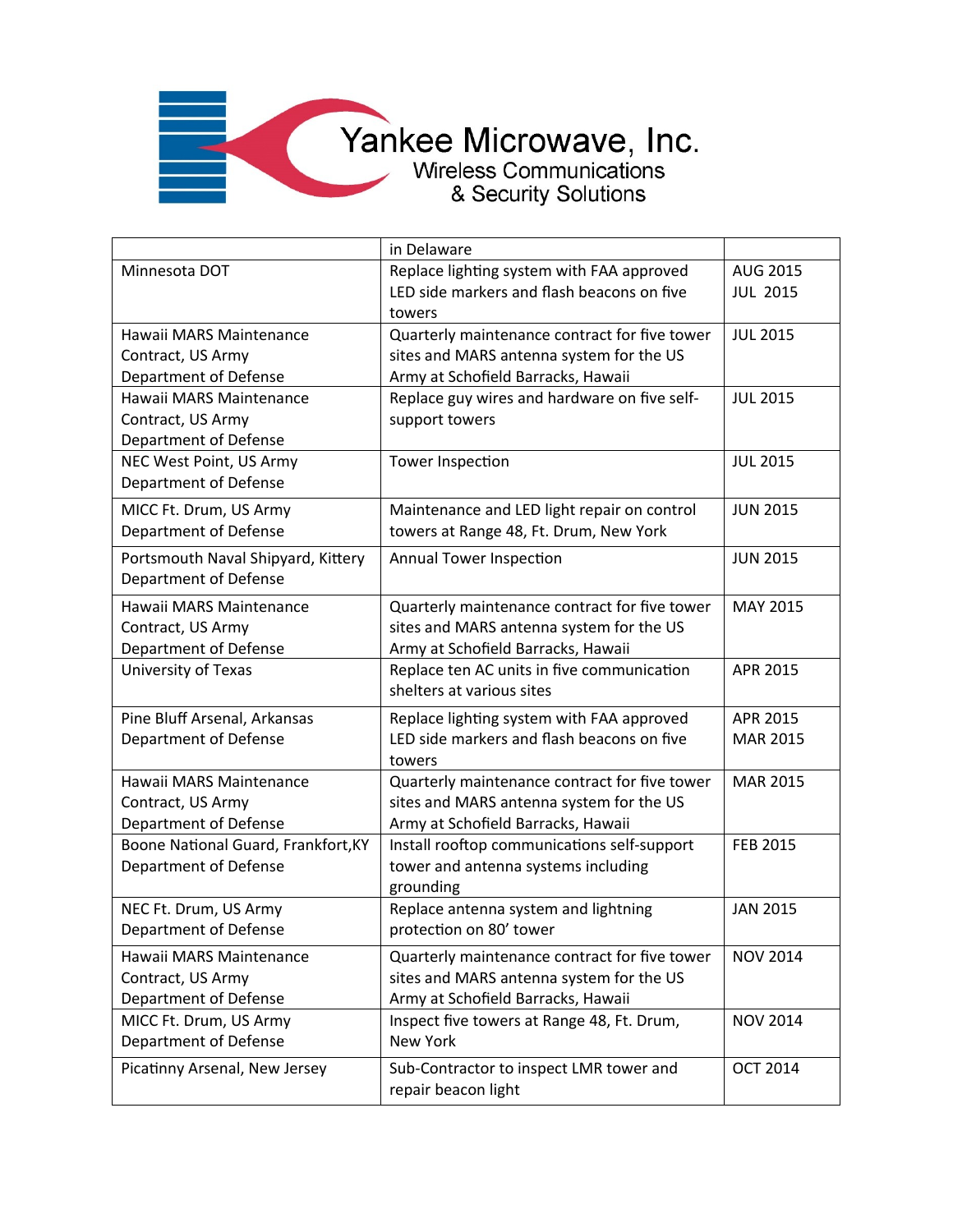| Office of Information & Technology<br><b>Customs Border Protection, DHS</b> | Spruce Mountain, Maine<br>PTZ camera alignment service                                                                                                    | <b>OCT 2014</b>                    |
|-----------------------------------------------------------------------------|-----------------------------------------------------------------------------------------------------------------------------------------------------------|------------------------------------|
| Office of Information & Technology<br><b>Customs Border Protection, DHS</b> | Houlton, Maine<br>Replace safety climb system on monopole                                                                                                 | <b>OCT 2014</b>                    |
| Office of Information & Technology<br><b>Customs Border Protection, DHS</b> | Coburn Gore Point of Entry<br>Install antenna and cabling                                                                                                 | <b>OCT 2014</b>                    |
| Office of Information & Technology<br><b>Customs Border Protection, DHS</b> | <b>Calias Ferry Point</b><br>Install antenna and cabling                                                                                                  | <b>OCT 2014</b>                    |
| Office of Information & Technology<br><b>Customs Border Protection, DHS</b> | Houlton, Maine<br>Install antenna and cabling                                                                                                             | <b>OCT 2014</b>                    |
| Office of Information & Technology<br><b>Customs Border Protection, DHS</b> | Jackman Point of Entry<br>Install antenna and cabling                                                                                                     | SEP 2014                           |
| Office of Information & Technology<br><b>Customs Border Protection, DHS</b> | <b>Burke Tower</b><br>Install outdoor NEMA communications box                                                                                             | SEP 2014                           |
| Office of Information & Technology<br><b>Customs Border Protection, DHS</b> | Richford, Vermont<br>Install outdoor NEMA communications box                                                                                              | SEP 2014                           |
| Office of Information & Technology<br><b>Customs Border Protection, DHS</b> | Champlain, New York<br>Relocate all radio equipment to GFM DDB box<br>at tower base on new foundation including<br>ground ring and underground ac circuit | SEP 2014                           |
| Office of Information & Technology<br><b>Customs Border Protection, DHS</b> | MT. Alone, New York<br>Replace 12 guy wires and hardware, paint                                                                                           | SEP 2014                           |
| Minnesota DOT                                                               | Perform statewide tower inspections including<br>guy wire tensioning and tower alignment.<br>Install FAA approved LED lighting systems                    | <b>AUG 2014</b>                    |
| Portsmouth Naval Shipyard, Kittery<br><b>Department of Defense</b>          | <b>Annual Tower Inspection</b>                                                                                                                            | <b>AUG 2014</b>                    |
| Office of Information & Technology<br><b>Customs Border Protection, DHS</b> | Canaan, Vermont<br>Install antenna and cabling on 80' tower                                                                                               | <b>AUG 2014</b>                    |
| FEMA and Virginia State Police                                              | Sub-Contractor to install VHF and UHF radio<br>communication systems at two tower sites<br>including grounding to R56 Motorola<br>standards               | <b>AUG 2014</b><br><b>JUL 2014</b> |
| Office of Information & Technology<br><b>Customs Border Protection, DHS</b> | Ben Young Hill, Vermont<br>Repair and test grounding system and treat<br>anchor points for corrosion.                                                     | <b>JUL 2014</b>                    |
| Office of Information & Technology<br><b>Customs Border Protection, DHS</b> | Nelson Hill, Vermont<br>Install 6 port entry enclosure with boots                                                                                         | <b>JUL 2014</b>                    |